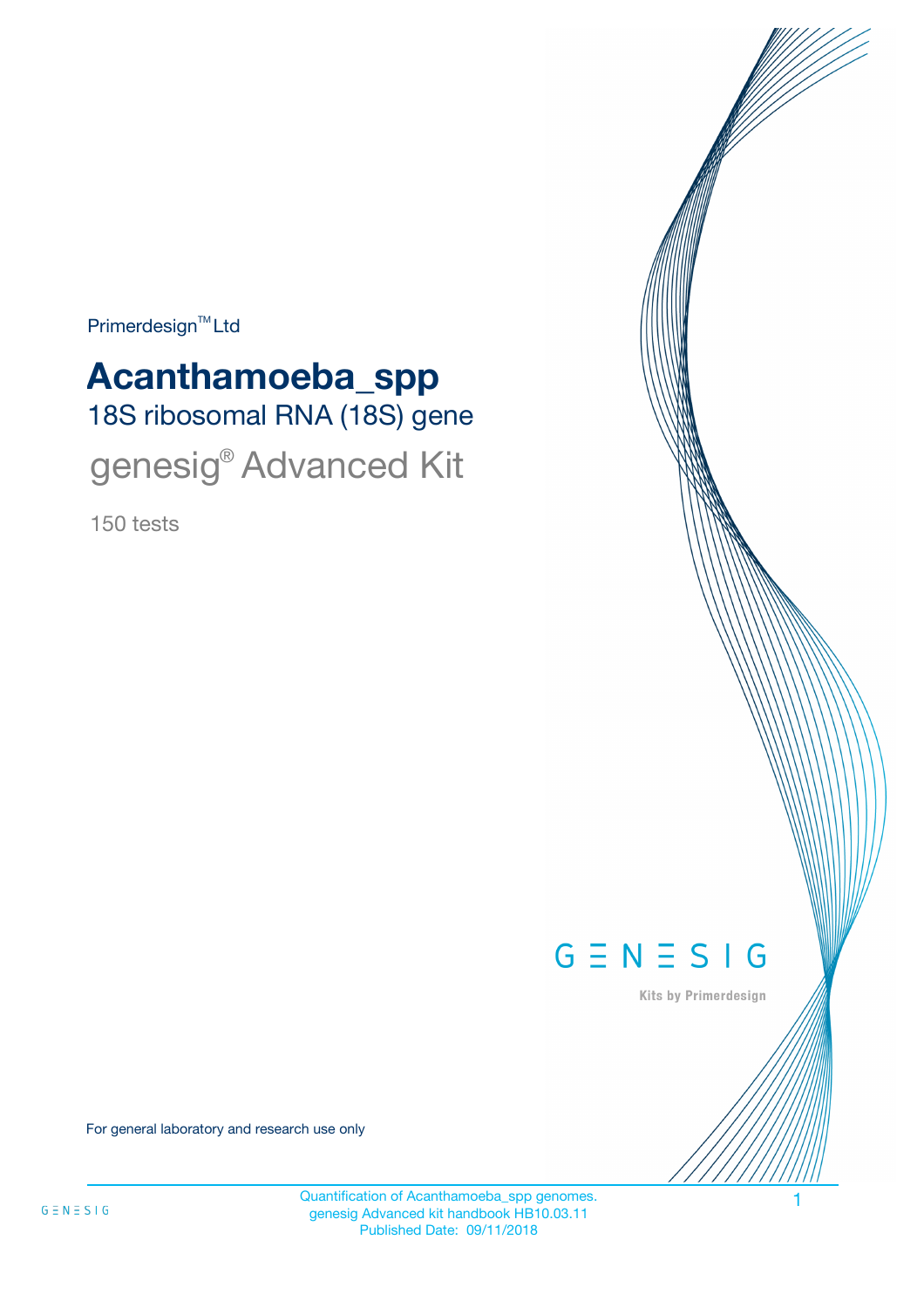## Introduction to Acanthamoeba\_spp

Acanthamoeba is a genus of amoeba containing both free-living and parasitic species. The free-living species are bacterivores gaining nutrients and energy from bacterial consumption and the parasitic species infect animals, sometimes causing disease. Species of this genus are single-celled organisms ranging in size from 15 to 35um in length, with a flexible cell wall allowing for shape changes from round or oval to triangular. There are two stages to the Acanthamoeba life cycle: cysts and trophozoites which are infectious to animals and can cause cutaneous infections, encephalitis or keratitis.

Breaks in the skin provide Acanthamoeba species access to the host body where they can cause a localised infection or spread via the blood to organs or the central nervous system. Infection triggers an immune response which can cause neuronal damage which may be fatal. Cysts can also enter the body by inhalation and once within the airways transforms to the next stage of its life cycle. The cyst wall disappears, the nucleus divides twice and the protozoan enters the infectious, trophozoite stage. Trophozoites replicate by mitosis and later develop into a new cyst with a glycogen vacuole and outer wall which is capable of infecting new hosts.

Infections of the skin or organs are generally seen in individuals with weakened immune systems and so are rare. Granulomatus Encephalitis can result in symptoms including headaches, fever, seizures and altered mental state leading to coma and death within several months of infection.

Infection of the eye is seen in individuals with fully functioning immune systems and most commonly in individuals who wear contact lenses. The infection results in keratitis which can cause permanent blindness. Symptoms of this infection include eyes pain, blurred vision and sensitivity to light.

Antimicrobial treatment can only offer limited success in treatment of infection due to the toughness of the cyst.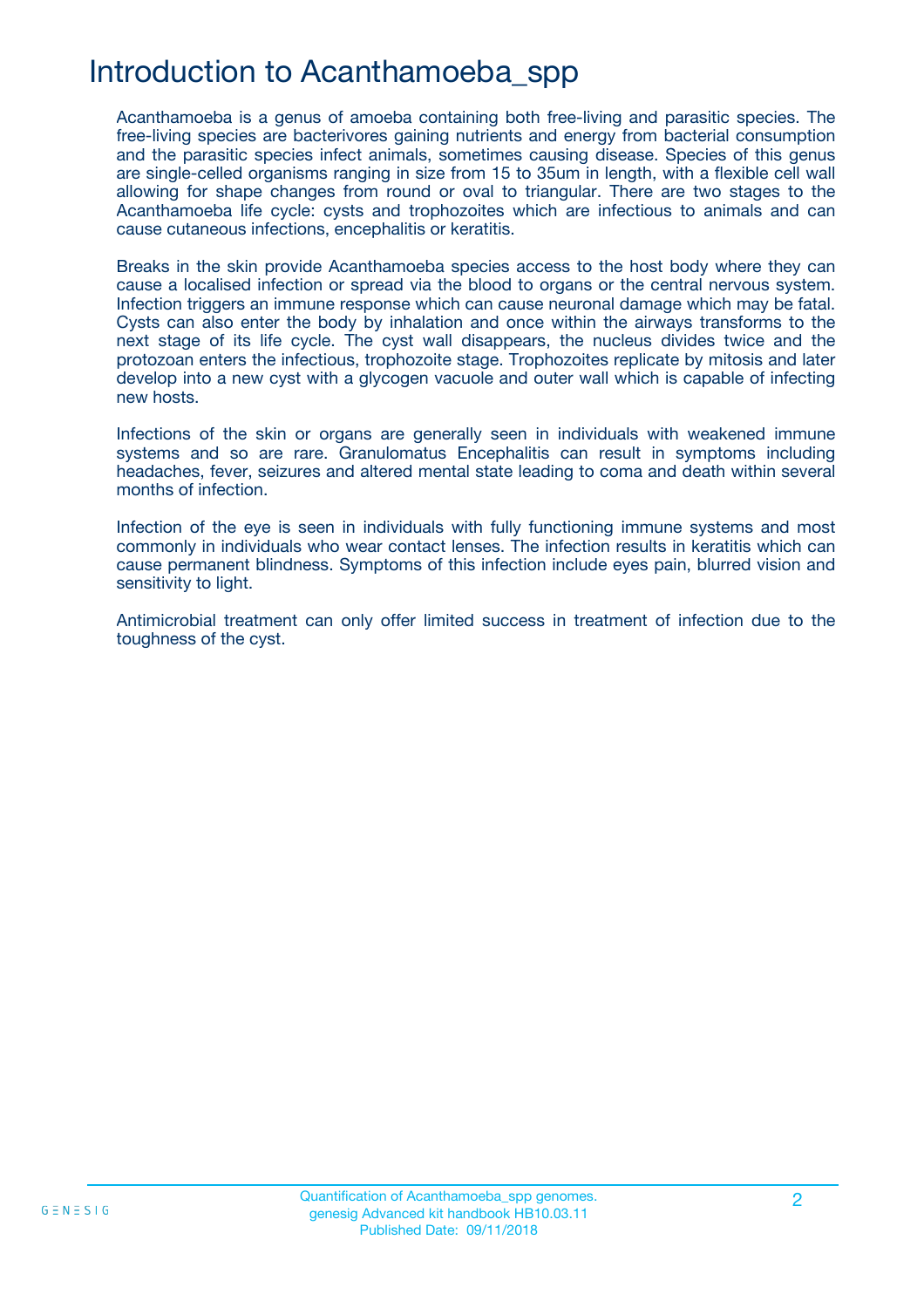## **Specificity**

The Primerdesign genesig Kit for Acanthamoeba\_spp (Acanthamoeba\_spp) genomes is designed for the in vitro quantification of Acanthamoeba\_spp genomes. The kit is designed to have a broad detection profile. Specifically, the primers represent 100% homology with over 95% of the NCBI database reference sequences available at the time of design.

The dynamics of genetic variation means that new sequence information may become available after the initial design. Primerdesign periodically reviews the detection profiles of our kits and when required releases new versions.

Our kit for Acanthamoeba\_spp has been designed for the specific and exclusive in vitro quantification of this genus . The 18S ribosomal gene, is the ideal target to achieve a broad based detection profile for all species within this genus. The primers and probe sequences in this kit have 100% homology with over 95% of NCBI database sequences. Other closely related species are not detected.

If you require further information, or have a specific question about the detection profile of this kit then please send an e.mail to enquiry@primerdesign.co.uk and our bioinformatics team will answer your question.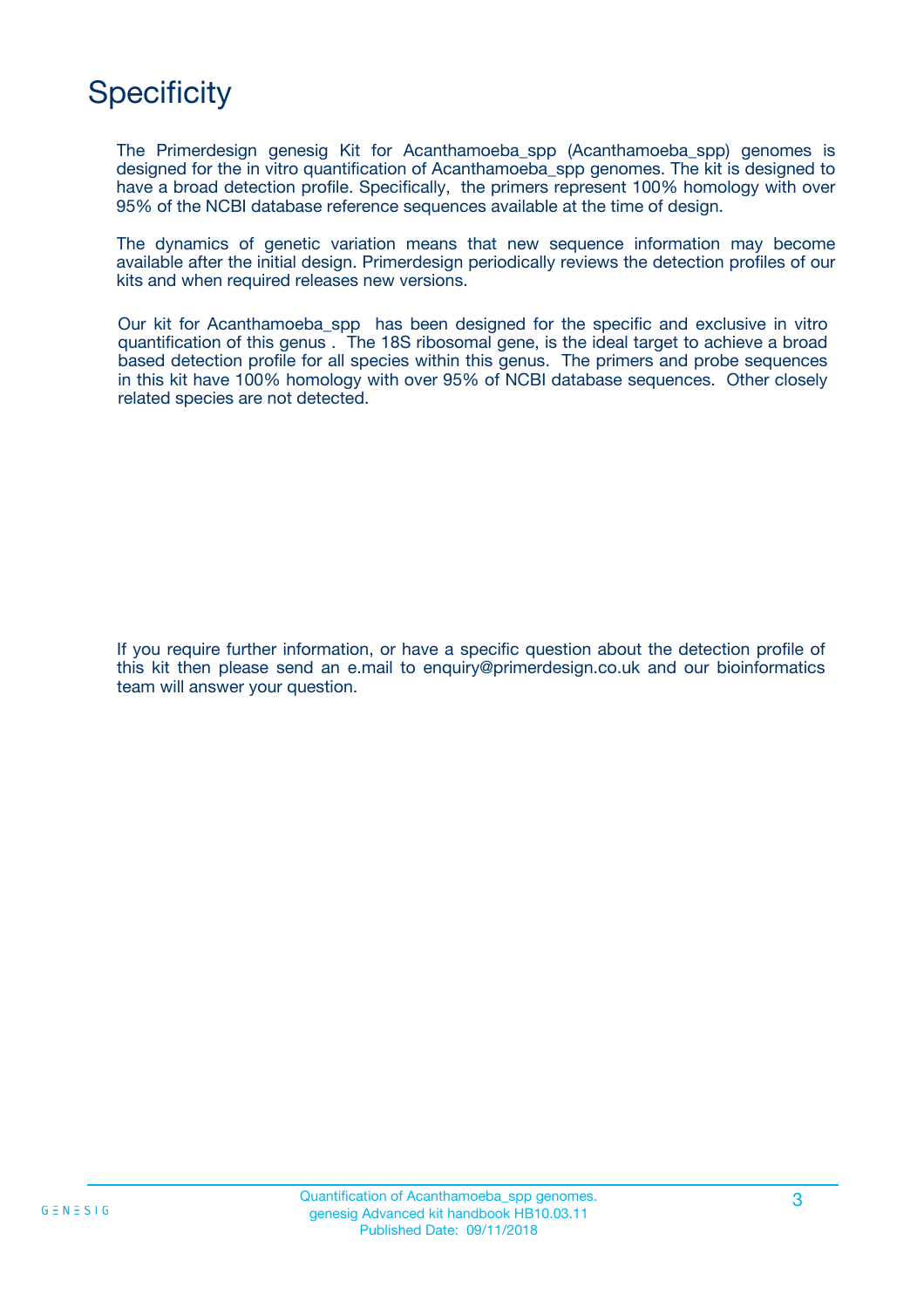## Kit contents

- **Acanthamoeba\_spp specific primer/probe mix (150 reactions BROWN)** FAM labelled
- **Acanthamoeba\_spp positive control template (for Standard curve RED)**
- **Internal extraction control primer/probe mix (150 reactions BROWN)** VIC labelled as standard
- **Internal extraction control DNA (150 reactions BLUE)**
- **Endogenous control primer/probe mix (150 reactions BROWN)** FAM labelled
- **RNase/DNase free water (WHITE)** for resuspension of primer/probe mixes
- **Template preparation buffer (YELLOW)** for resuspension of internal control template, positive control template and standard curve preparation

### Reagents and equipment to be supplied by the user

#### **Real-time PCR Instrument**

#### **Extraction kit**

This kit is recommended for use with genesig Easy DNA/RNA extraction kit. However, it is designed to work well with all processes that yield high quality RNA and DNA with minimal PCR inhibitors.

#### **oasig**TM **lyophilised or Precision**®**PLUS 2X qPCR Master Mix**

This kit is intended for use with oasig or PrecisionPLUS2X qPCR Master Mix.

**Pipettors and Tips**

**Vortex and centrifuge**

#### **Thin walled 1.5 ml PCR reaction tubes**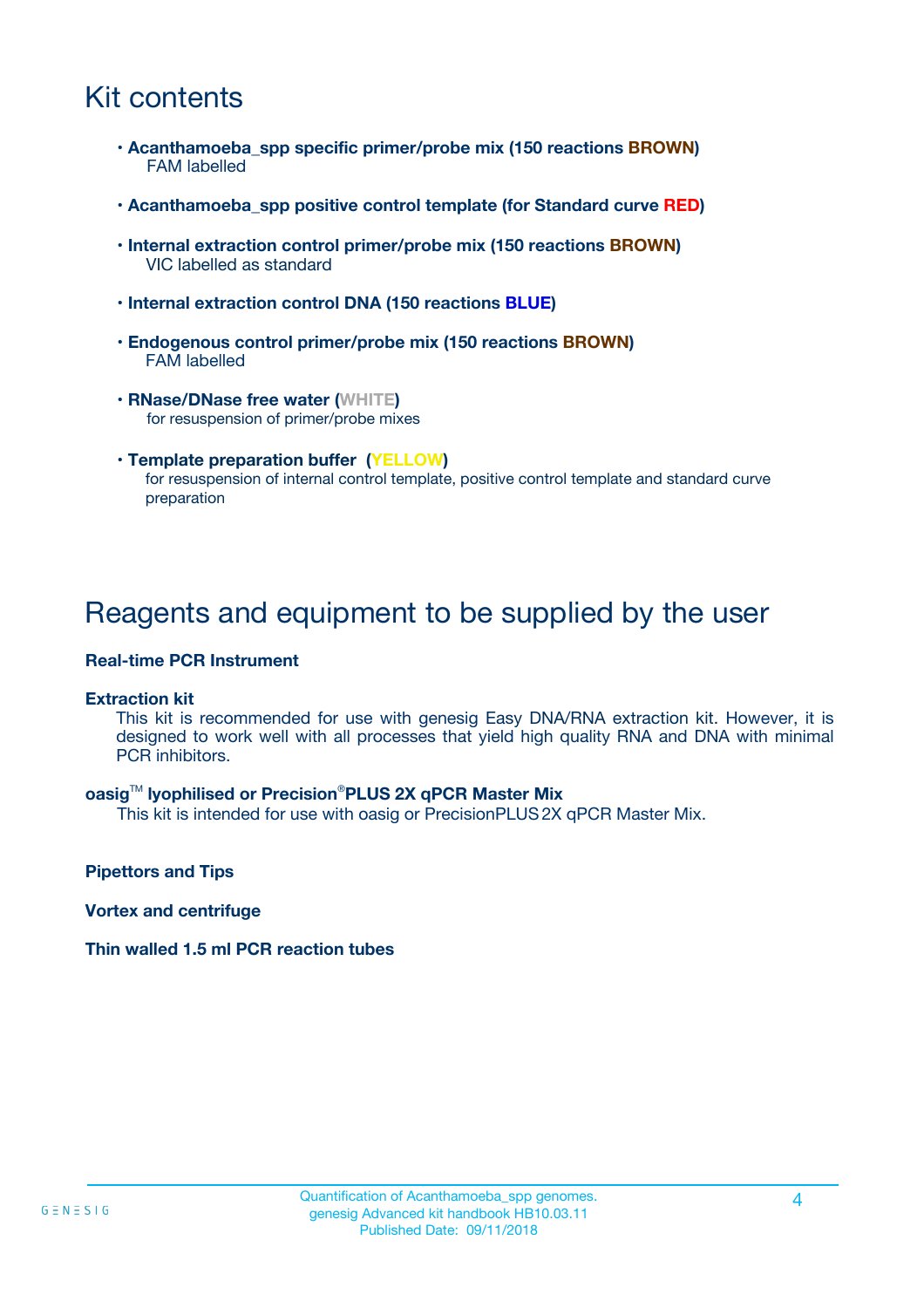### Kit storage and stability

This kit is stable at room temperature but should be stored at -20ºC on arrival. Once the lyophilised components have been resuspended they should not be exposed to temperatures above -20°C for longer than 30 minutes at a time and unnecessary repeated freeze/thawing should be avoided. The kit is stable for six months from the date of resuspension under these circumstances.

If a standard curve dilution series is prepared this can be stored frozen for an extended period. If you see any degradation in this serial dilution a fresh standard curve can be prepared from the positive control.

Primerdesign does not recommend using the kit after the expiry date stated on the pack.

### Suitable sample material

All kinds of sample material suited for PCR amplification can be used. Please ensure the samples are suitable in terms of purity, concentration, and DNA integrity (An internal PCR control is supplied to test for non specific PCR inhibitors). Always run at least one negative control with the samples. To prepare a negative-control, replace the template DNA sample with RNase/DNase free water.

### Dynamic range of test

Under optimal PCR conditions genesig Acanthamoeba\_spp detection kits have very high priming efficiencies of >95% and can detect less than 100 copies of target template.

## Notices and disclaimers

This product is developed, designed and sold for research purposes only. It is not intended for human diagnostic or drug purposes or to be administered to humans unless clearly expressed for that purpose by the Food and Drug Administration in the USA or the appropriate regulatory authorities in the country of use. During the warranty period Primerdesign genesig detection kits allow precise and reproducible data recovery combined with excellent sensitivity. For data obtained by violation to the general GLP guidelines and the manufacturer's recommendations the right to claim under guarantee is expired. PCR is a proprietary technology covered by several US and foreign patents. These patents are owned by Roche Molecular Systems Inc. and have been sub-licensed by PE Corporation in certain fields. Depending on your specific application you may need a license from Roche or PE to practice PCR. Additional information on purchasing licenses to practice the PCR process may be obtained by contacting the Director of Licensing at Roche Molecular Systems, 1145 Atlantic Avenue, Alameda, CA 94501 or Applied Biosystems business group of the Applera Corporation, 850 Lincoln Centre Drive, Foster City, CA 94404. In addition, the 5' nuclease assay and other homogeneous amplification methods used in connection with the PCR process may be covered by U.S. Patents 5,210,015 and 5,487,972, owned by Roche Molecular Systems, Inc, and by U.S. Patent 5,538,848, owned by The Perkin-Elmer Corporation.

## Trademarks

Primerdesign™ is a trademark of Primerdesign Ltd.

genesig $^\circledR$  is a registered trademark of Primerdesign Ltd.

The PCR process is covered by US Patents 4,683,195, and 4,683,202 and foreign equivalents owned by Hoffmann-La Roche AG. BI, ABI PRISM® GeneAmp® and MicroAmp® are registered trademarks of the Applera Genomics (Applied Biosystems Corporation). BIOMEK® is a registered trademark of Beckman Instruments, Inc.; iCycler™ is a registered trademark of Bio-Rad Laboratories, Rotor-Gene is a trademark of Corbett Research. LightCycler™ is a registered trademark of the Idaho Technology Inc. GeneAmp®, TaqMan® and AmpliTaqGold® are registered trademarks of Roche Molecular Systems, Inc., The purchase of the Primerdesign™ reagents cannot be construed as an authorization or implicit license to practice PCR under any patents held by Hoffmann-LaRoche Inc.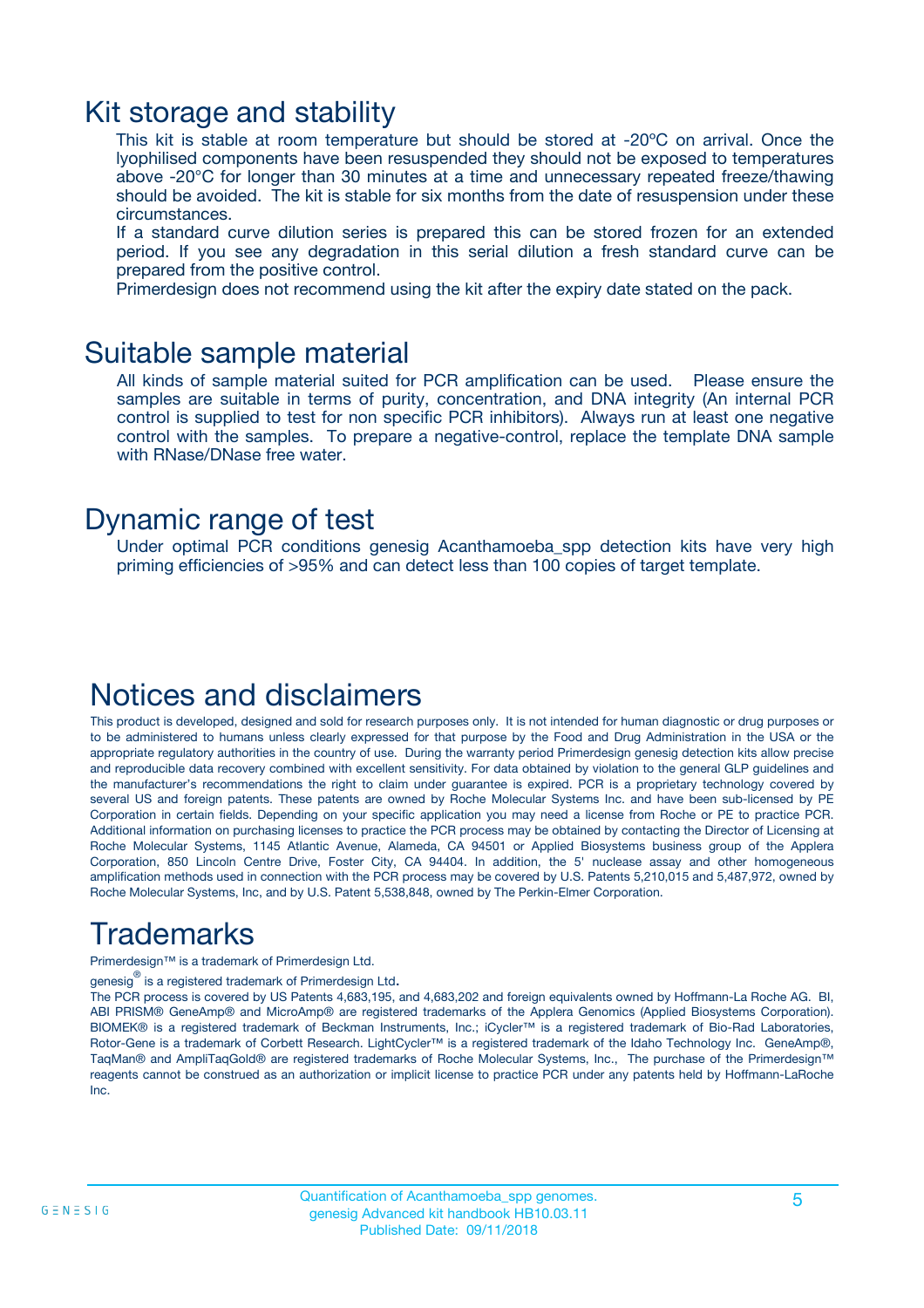## Principles of the test

#### **Real-time PCR**

A Acanthamoeba\_spp specific primer and probe mix is provided and this can be detected through the FAM channel.

The primer and probe mix provided exploits the so-called TaqMan® principle. During PCR amplification, forward and reverse primers hybridize to the Acanthamoeba\_spp DNA. A fluorogenic probe is included in the same reaction mixture which consists of a DNA probe labeled with a 5`-dye and a 3`-quencher. During PCR amplification, the probe is cleaved and the reporter dye and quencher are separated. The resulting increase in fluorescence can be detected on a range of qPCR platforms.

#### **Positive control**

For copy number determination and as a positive control for the PCR set up, the kit contains a positive control template. This can be used to generate a standard curve of Acanthamoeba spp copy number / Cq value. Alternatively the positive control can be used at a single dilution where full quantitative analysis of the samples is not required. Each time the kit is used, at least one positive control reaction must be included in the run. A positive result indicates that the primers and probes for detecting the target Acanthamoeba\_spp gene worked properly in that particular experimental scenario. If a negative result is obtained the test results are invalid and must be repeated. Care should be taken to ensure that the positive control does not contaminate any other kit component which would lead to falsepositive results. This can be achieved by handling this component in a Post PCR environment. Care should also be taken to avoid cross-contamination of other samples when adding the positive control to the run. This can be avoided by sealing all other samples and negative controls before pipetting the positive control into the positive control well.

#### **Negative control**

To validate any positive findings a negative control reaction should be included every time the kit is used. For this reaction the RNase/DNase free water should be used instead of template. A negative result indicates that the reagents have not become contaminated while setting up the run.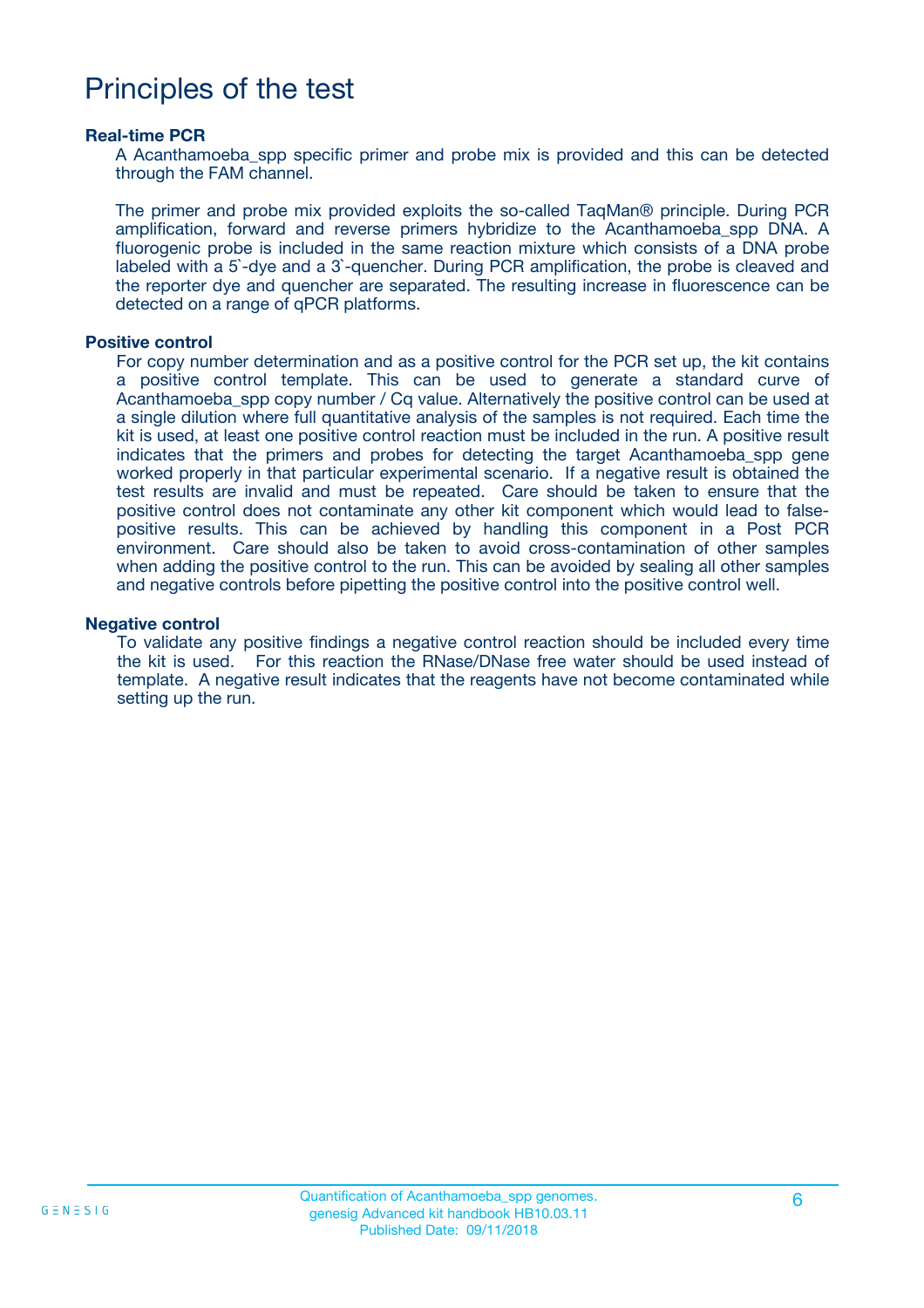#### **Internal DNA extraction control**

When performing DNA extraction, it is often advantageous to have an exogenous source of DNA template that is spiked into the lysis buffer. This control DNA is then co-purified with the sample DNA and can be detected as a positive control for the extraction process. Successful co-purification and qPCR for the control DNA also indicates that PCR inhibitors are not present at a high concentration.

A separate primer and probe mix are supplied with this kit to detect the exogenous DNA using qPCR. The primers are present at PCR limiting concentrations which allows multiplexing with the target sequence primers. Amplification of the control DNA does not interfere with detection of the Acanthamoeba spp target DNA even when present at low copy number. The Internal control is detected through the VIC channel and gives a Cq value of 28+/-3.

#### **Endogenous control**

To confirm extraction of a valid biological template, a primer and probe mix is included to detect an endogenous gene. Detection of the endogenous control is through the FAM channel and it is NOT therefore possible to perform a multiplex with the Acanthamoeba\_spp primers. A poor endogenous control signal may indicate that the sample did not contain sufficient biological material.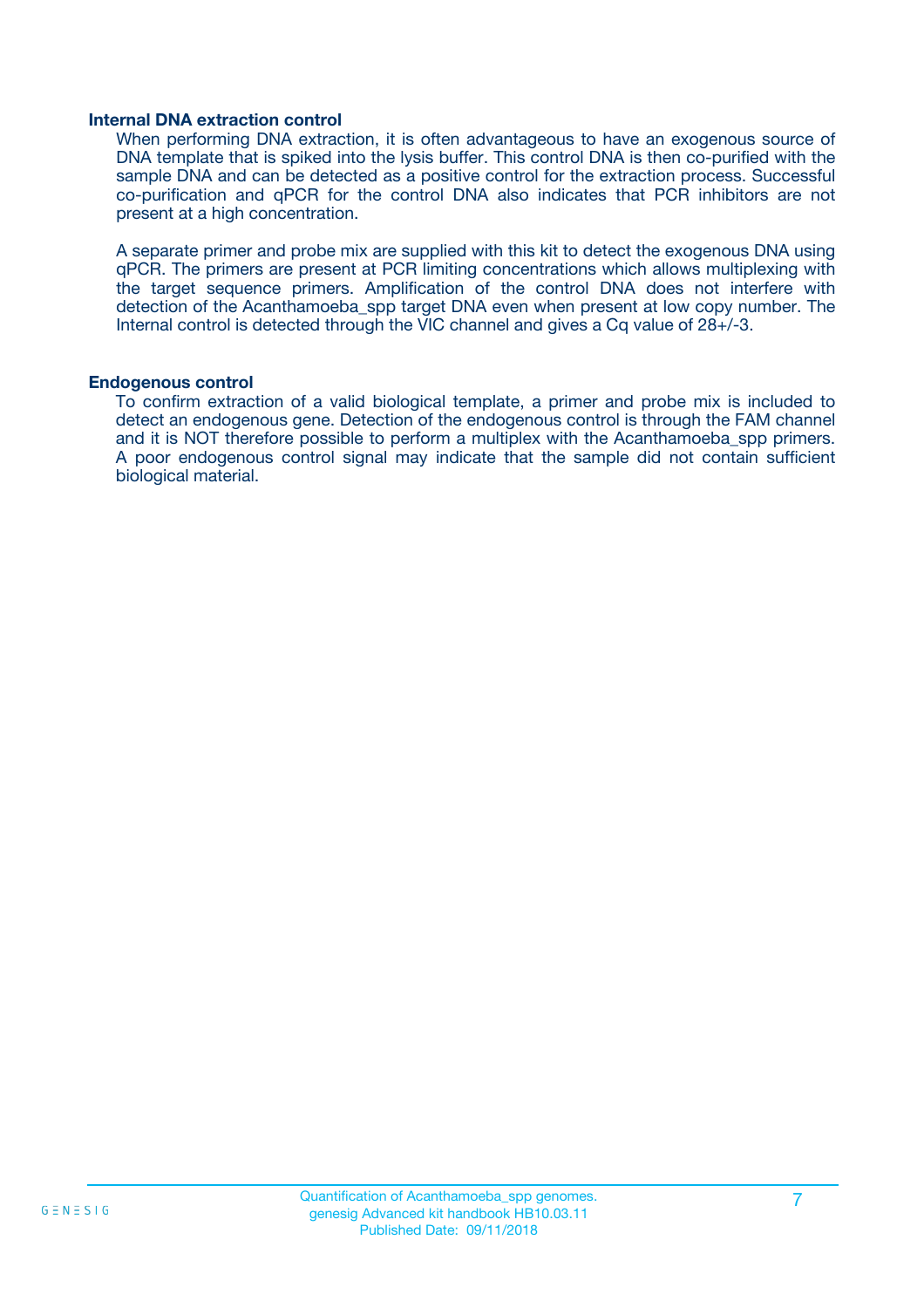### Resuspension protocol

To minimize the risk of contamination with foreign DNA, we recommend that all pipetting be performed in a PCR clean environment. Ideally this would be a designated PCR lab or PCR cabinet. Filter tips are recommended for all pipetting steps.

- **1. Pulse-spin each tube in a centrifuge before opening.** This will ensure lyophilised primer and probe mix is in the base of the tube and is not spilt upon opening the tube.
- **2. Resuspend the primer/probe mixes in the RNase/DNase free water supplied, according to the table below:**

To ensure complete resuspension, vortex each tube thoroughly.

| Component - resuspend in water                       |             |  |
|------------------------------------------------------|-------------|--|
| <b>Pre-PCR pack</b>                                  |             |  |
| Acanthamoeba_spp primer/probe mix (BROWN)            | $165$ µl    |  |
| Internal extraction control primer/probe mix (BROWN) | $165$ $\mu$ |  |
| Endogenous control primer/probe mix (BROWN)          | 165 µl      |  |

**3. Resuspend the internal control template and positive control template in the template preparation buffer supplied, according to the table below:** To ensure complete resuspension, vortex each tube thoroughly.

| Component - resuspend in template preparation buffer |  |  |  |
|------------------------------------------------------|--|--|--|
| <b>Pre-PCR heat-sealed foil</b>                      |  |  |  |
| Internal extraction control DNA (BLUE)               |  |  |  |
| <b>Post-PCR heat-sealed foil</b>                     |  |  |  |
| Acanthamoeba_spp Positive Control Template (RED) *   |  |  |  |

\* This component contains high copy number template and is a VERY significant contamination risk. It must be opened and handled in a separate laboratory environment, away from the other components.

## DNA extraction

The internal extraction control DNA can be added either to the DNA lysis/extraction buffer or to the DNA sample once it has been resuspended in lysis buffer.

**DO NOT add the internal extraction control DNA directly to the unprocessed biological sample as this will lead to degradation and a loss in signal.**

- **1. Add 4µl of the Internal extraction control DNA (BLUE) to each sample in DNA lysis/extraction buffer per sample.**
- **2. Complete DNA extraction according to the manufacturers protocols.**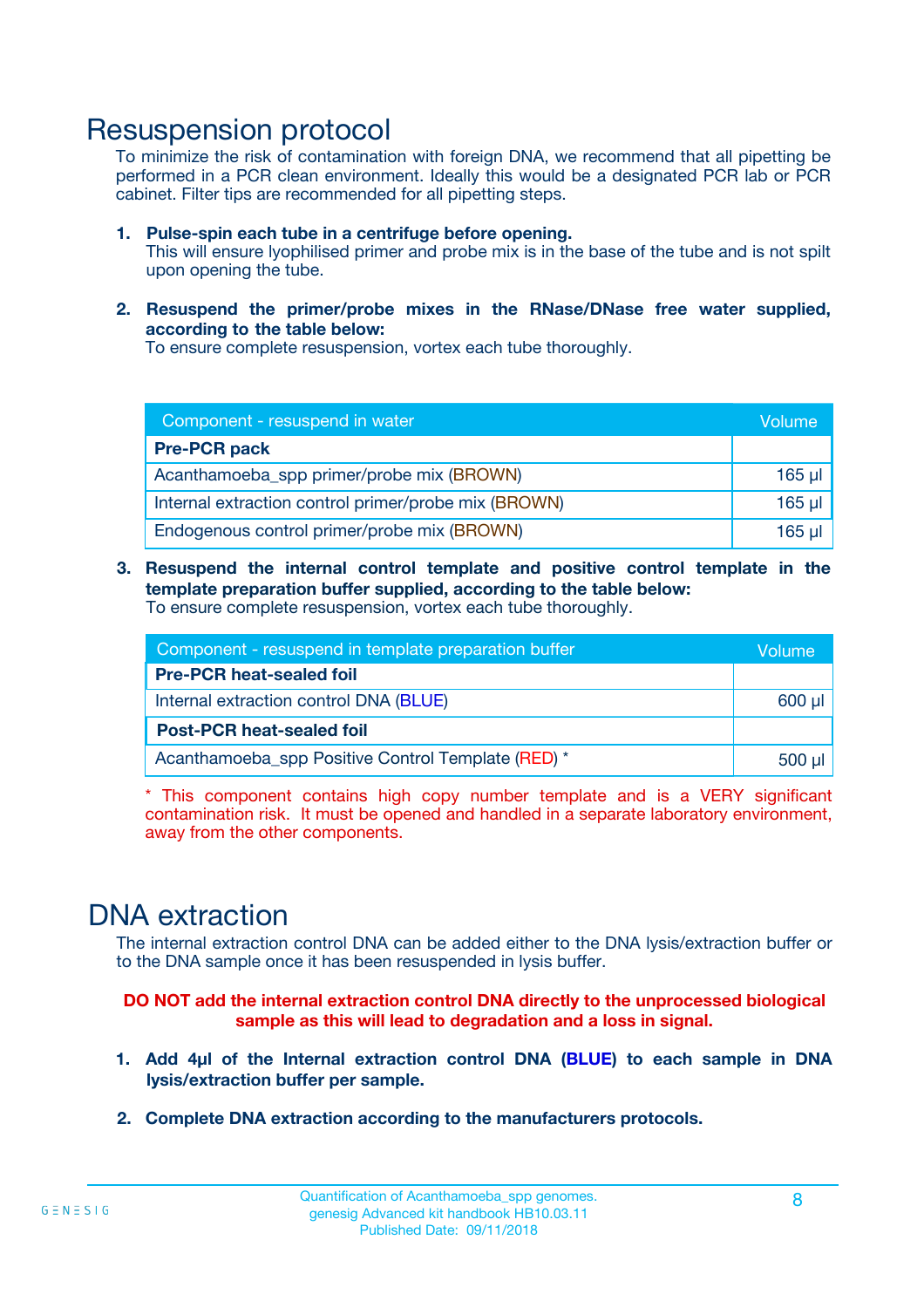## qPCR detection protocol

**1. For each DNA sample prepare a reaction mix according to the table below:** Include sufficient reactions for positive and negative controls.

| Component                                            | Volume       |
|------------------------------------------------------|--------------|
| oasig or PrecisionPLUS 2X qPCR Master Mix            | 10 µ $\vert$ |
| Acanthamoeba_spp primer/probe mix (BROWN)            | 1 µl         |
| Internal extraction control primer/probe mix (BROWN) | 1 µl         |
| <b>RNase/DNase free water (WHITE)</b>                | $3 \mu$      |
| <b>Final Volume</b>                                  | 15 ul        |

**2. For each DNA sample prepare an endogenous control reaction according to the table below (Optional):**

**This control reaction will provide useful information regarding the quality of the biological sample.**

| Component                                   | Volume   |
|---------------------------------------------|----------|
| oasig or PrecisionPLUS 2X qPCR Master Mix   | $10 \mu$ |
| Endogenous control primer/probe mix (BROWN) | 1 µI     |
| <b>RNase/DNase free water (WHITE)</b>       | $4 \mu$  |
| <b>Final Volume</b>                         | 15 µl    |

- **3. Pipette 15µl of each mix into individual wells according to your qPCR experimental plate set up.**
- **4. Prepare sample DNA templates for each of your samples.**
- **5. Pipette 5µl of DNA template into each well, according to your experimental plate set up.**

For negative control wells use 5µl of RNase/DNase free water. The final volume in each well is 20ul.

**6. If a standard curve is included for quantitative analysis, prepare a reaction mix according to the table below:**

| Component                                 | Volume   |
|-------------------------------------------|----------|
| oasig or PrecisionPLUS 2X qPCR Master Mix | $10 \mu$ |
| Acanthamoeba_spp primer/probe mix (BROWN) |          |
| <b>RNase/DNase free water (WHITE)</b>     | 4 µl     |
| <b>Final Volume</b>                       | 15 ul    |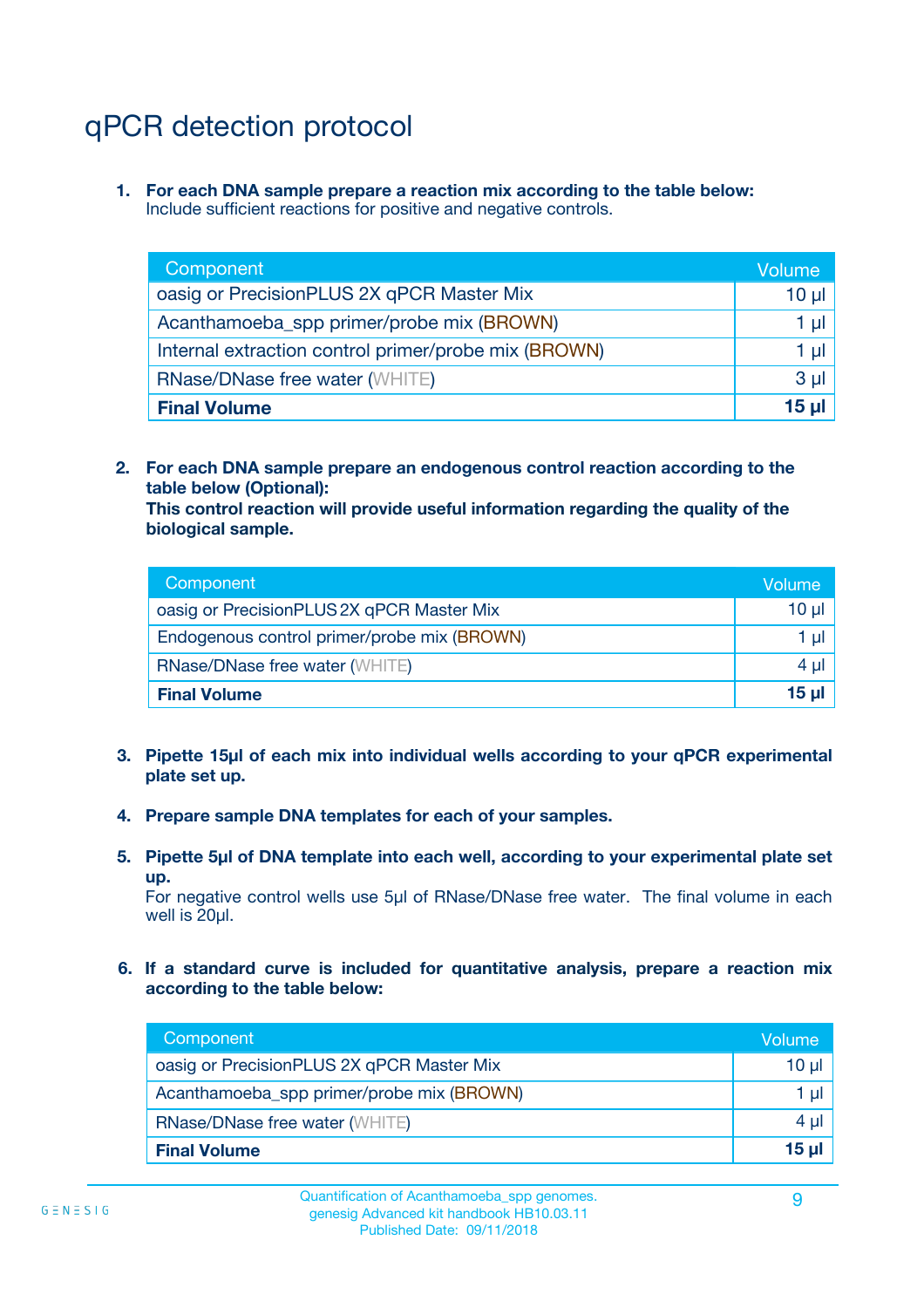#### **7. Preparation of standard curve dilution series.**

- 1) Pipette 90µl of template preparation buffer into 5 tubes and label 2-6
- 2) Pipette 10µl of Positive Control Template (RED) into tube 2
- 3) Vortex thoroughly
- 4) Change pipette tip and pipette 10µl from tube 2 into tube 3
- 5) Vortex thoroughly

Repeat steps 4 and 5 to complete the dilution series

| <b>Standard Curve</b>         | <b>Copy Number</b>     |
|-------------------------------|------------------------|
| Tube 1 Positive control (RED) | $2 \times 10^5$ per µl |
| Tube 2                        | $2 \times 10^4$ per µl |
| Tube 3                        | $2 \times 10^3$ per µl |
| Tube 4                        | $2 \times 10^2$ per µl |
| Tube 5                        | 20 per µl              |
| Tube 6                        | 2 per µl               |

**8. Pipette 5µl of standard template into each well for the standard curve according to your experimental plate set up.**

#### The final volume in each well is 20µl.

## qPCR amplification protocol

Amplification conditions using oasig or PrecisionPLUS 2X qPCR Master Mix.

|             | <b>Step</b>       | <b>Time</b>     | Temp    |
|-------------|-------------------|-----------------|---------|
|             | Enzyme activation | 2 min           | 95 °C   |
| Cycling x50 | Denaturation      | 10 <sub>s</sub> | 95 $°C$ |
|             | DATA COLLECTION * | 60 s            | 60 °C   |

\* Fluorogenic data should be collected during this step through the FAM and VIC channels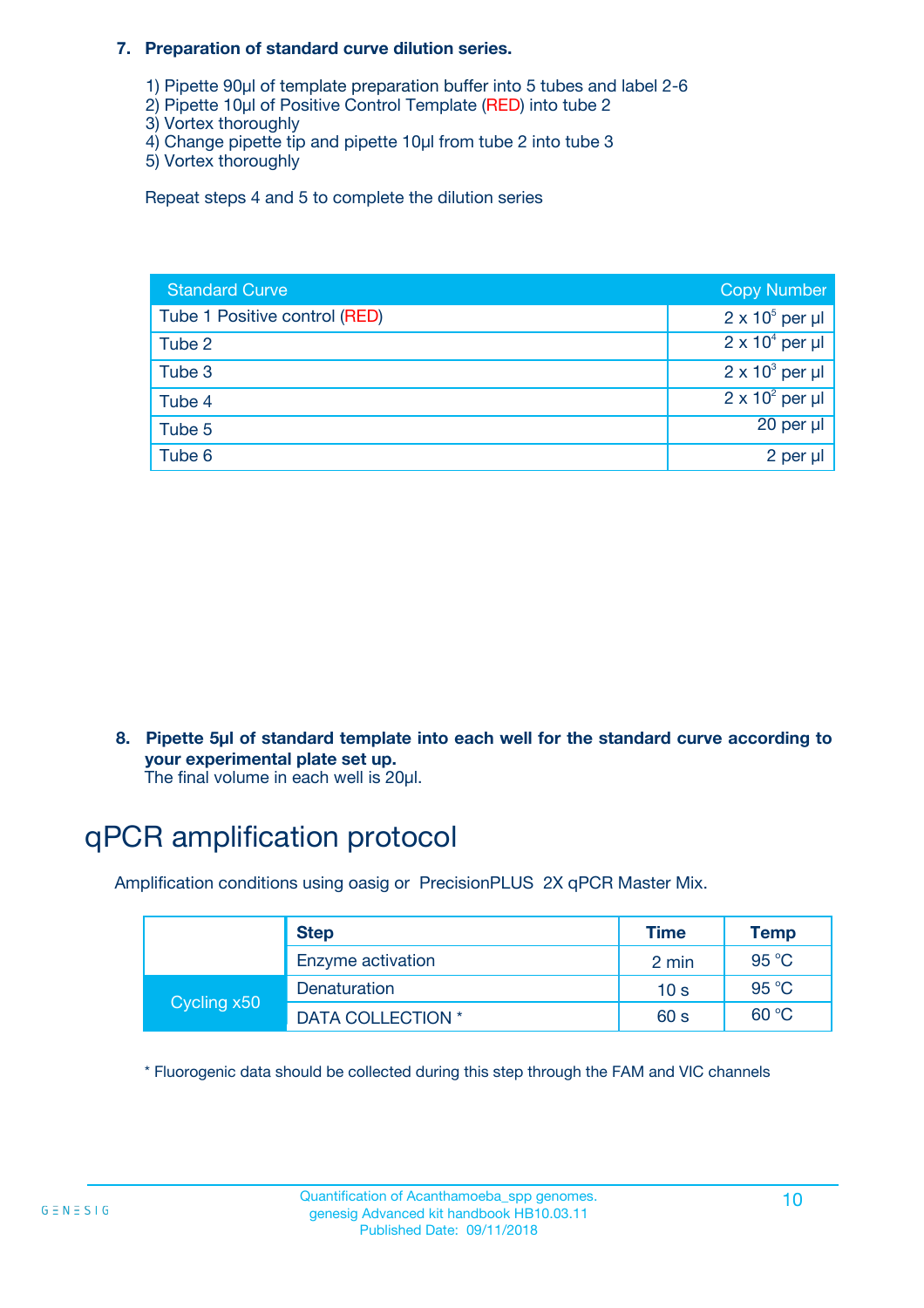## Interpretation of results

| <b>Target</b><br>(FAM) | <b>Internal</b><br>control<br>(NIC) | <b>Positive</b><br>control | <b>Negative</b><br>control | Interpretation                                                                                                  |
|------------------------|-------------------------------------|----------------------------|----------------------------|-----------------------------------------------------------------------------------------------------------------|
| $\leq 30$              | $+ 1 -$                             | ÷                          |                            | <b>POSITIVE QUANTITATIVE RESULT</b><br>calculate copy number                                                    |
| > 30                   | ٠                                   | ÷                          |                            | <b>POSITIVE QUANTITATIVE RESULT</b><br>calculate copy number                                                    |
| > 30                   |                                     | ÷                          |                            | <b>POSITIVE QUALITATIVE RESULT</b><br>do not report copy number as this<br>may be due to poor sample extraction |
|                        | ÷                                   | ÷                          |                            | <b>NEGATIVE RESULT</b>                                                                                          |
| $+ 1 -$                | $+ 1 -$                             | ÷                          | $\leq$ 35                  | <b>EXPERIMENT FAILED</b><br>due to test contamination                                                           |
| $+$ / -                | $+ 1 -$                             | ÷                          | > 35                       | $\star$                                                                                                         |
|                        |                                     | ÷                          |                            | <b>SAMPLE PREPARATION FAILED</b>                                                                                |
|                        |                                     |                            | $+$ /                      | <b>EXPERIMENT FAILED</b>                                                                                        |

Positive control template (**RED**) is expected to amplify between Cq 16 and 23. Failure to satisfy this quality control criterion is a strong indication that the experiment has been compromised.

\*Where the test sample is positive and the negative control is positive with a  $Ca > 35$ , the sample must be reinterpreted based on the relative signal strength of the two results:



If the sample amplifies  $> 5$  Cq earlier than the negative control then the sample should be reinterpreted (via the table above) with the negative control verified as negative.



If the sample amplifies  $< 5$  Cq earlier than the negative control then the positive sample result is invalidated and<br>the result should be determined  $the$  result should be inconclusive due to test contamination. The test for this sample should be repeated.